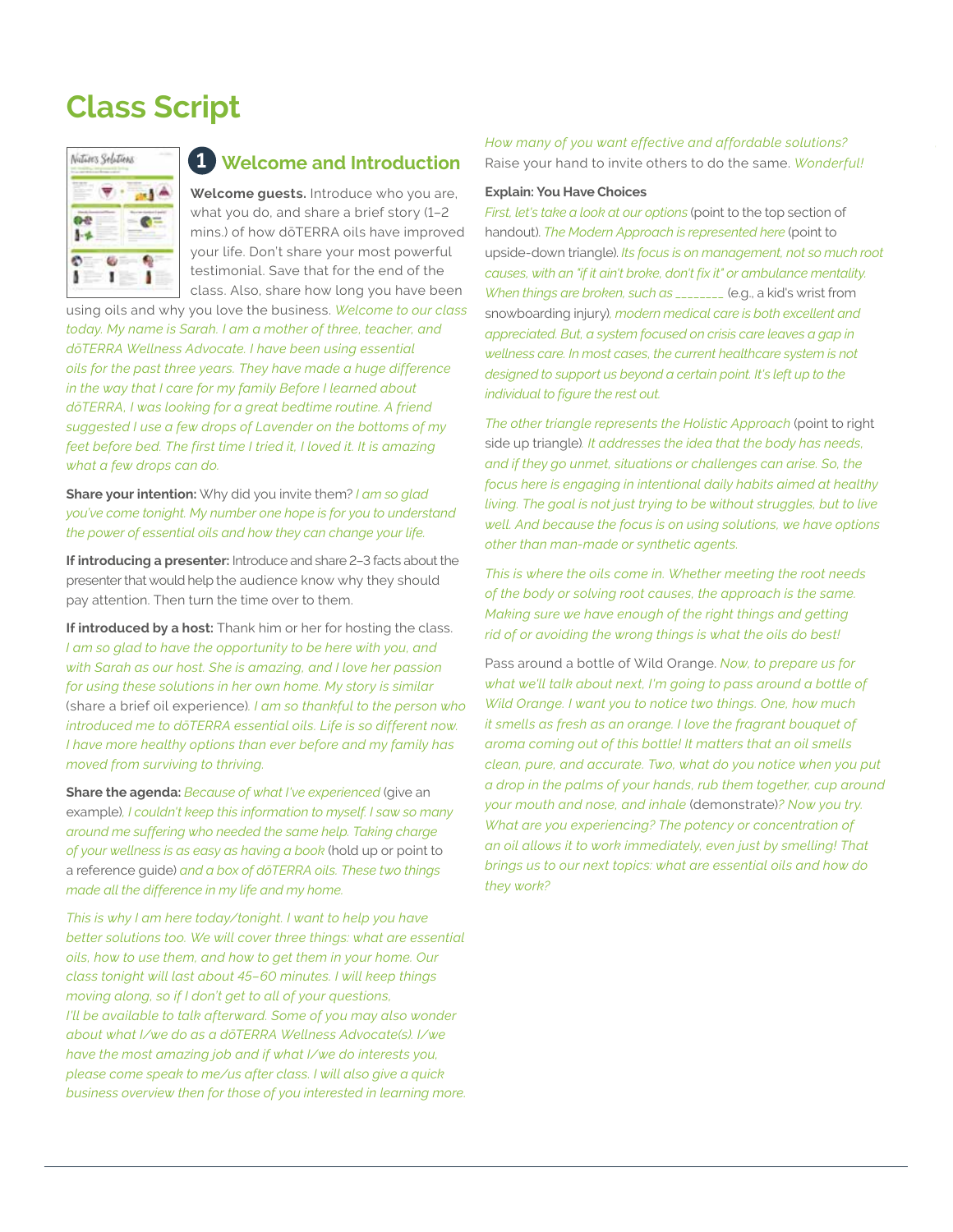## **What Are Essential Oils 2 and How to Use Them**

## **Explain: Essential Oils Are Natural, Effective, and Safe**

*Take a look at this picture of a peppermint leaf* (point). *Who has rubbed or crushed a peppermint leaf between their fingers before smelling it? Why did you do that? What* 



*you were doing was rupturing the essential oil sacs to smell a stronger aroma. This is a peppermint essential oil sac magnified in this picture* (point). *The aromatic compounds inside those tiny little sacs help the plant protect itself and thrive. We get a great experience when we use their essential oils, which come from the bark, leaves, resins, stems, flowers, and roots of plants.* 

*There are three cool things mentioned here* (point) *that I want to point out.* You could have someone read each bullet point aloud before each scripted discussion below.

*First, dōTERRA oils are pure, We'll talk more about that in a minute. There's nothing added or taken away from these fantastic plant extracts. And because of their purity, they have profound benefits. This makes them great for everyone to use—babies, children, adults, and the elderly. Okay, that was our first cool thing about essential oils. Who can tell us what it was?* Reward whoever answers with a sample of an oil and share what it's good for.

*Second, oils are effective. One of the greatest gifts of essential oils is their molecular size and makeup. The chemistry of essential oils is very complex and each contains a vast number of chemical compounds to provide multifaceted benefits. Isn't that amazing? That was the second cool thing about essential oils. Who can tell us what it was?* Reward whoever answers with a sample of another oil and share how it can be used.

*And third, essential oils are potent. It takes an enormous amount of plant material to make one bottle of essential oil. Oils are super concentrated and affordable. For example, it takes about 7 pounds of peppermint leaves to make a 15 mL bottle.+ Think about how much plant material is then needed to make just one drop! So, what does that mean? You only need to use a little to get the job done, making essential oils super affordable—only pennies per dose. One drop of Peppermint is only about seven cents. In our home, we can't afford not to use our naturallysourced solutions!*

*Now, let's try some Peppermint oil and experience how strong it really is. As this bottle is passed around, put a drop in your palm as we did with Wild Orange. Rub your hands together, cup over your nose and mouth, and inhale deeply* (demonstrate then pass the bottle around)*. Be sure not to get it in your eyes. Talk about sensational! Some oils, like Peppermint, are very powerful,* 

+ Varies by season, region, year, and other variables.

*so we often use a carrier oil to dilute or soften the exposure. Fractionated Coconut Oil is my favorite* (point/show if desired). *You can also use it to calm an oil response if applied to sensitive skin or if it accidentally gets into the eyes.*

*I want you to have a couple of different experiences with the Peppermint. First, notice I passed it around after the Wild Orange. This was so you could layer the two oils as a blend. This combo is a terrific pick-me-up. Second, as you inhale, try doing so first with your nose and then your mouth* (demonstrate). *See if you can do it for 30 seconds! Notice how you feel and the sensation as you breathe! Third, you can also try rubbing a drop onto the back of your neck if you feel tense or overheated* (demonstrate). *And don't be afraid to even put a dab on the roof of your mouth for a great flavor* (demonstrate). *Let me know what you are experiencing! Who can even taste it in their mouth just because it's being passed around? That's how powerful these oils are!*

*Okay, that was our third cool thing about essential oils. Who can tell me the third cool thing?* Reward whoever answers with a sample of another oil and share how it can be used.

## **Explain: dōTERRA Is Pure**

*Next, let's talk about why quality matters. Dr. David Hill, one of our Founding Executives and our first chief medical officer, says, "An essential oil's most important characteristic is its purity."*

*All essential oils are not created equal. There are three main grades of oils. The first is synthetic* (point to the grey section of the pie chart)*. According to multiple third-party laboratory testing, most suppliers are selling products with artificial and* 



*compromised agents. These oils lack purity and can also be harmful to the body. These include things like perfumes, laundry, and body or self-care products. You can use dōTERRA's oils on your skin, breathe* 

*them into your lungs, and even drink them. Be careful. I am not referring to any other oil grade—especially synthetic. I am only referring to dōTERRA's. Never put yourself or family at risk by using cheap, adulterated oils.* 

*Next is food grade essential oils* (point to the green section).

# dōTERRA<sup>®</sup> CANADA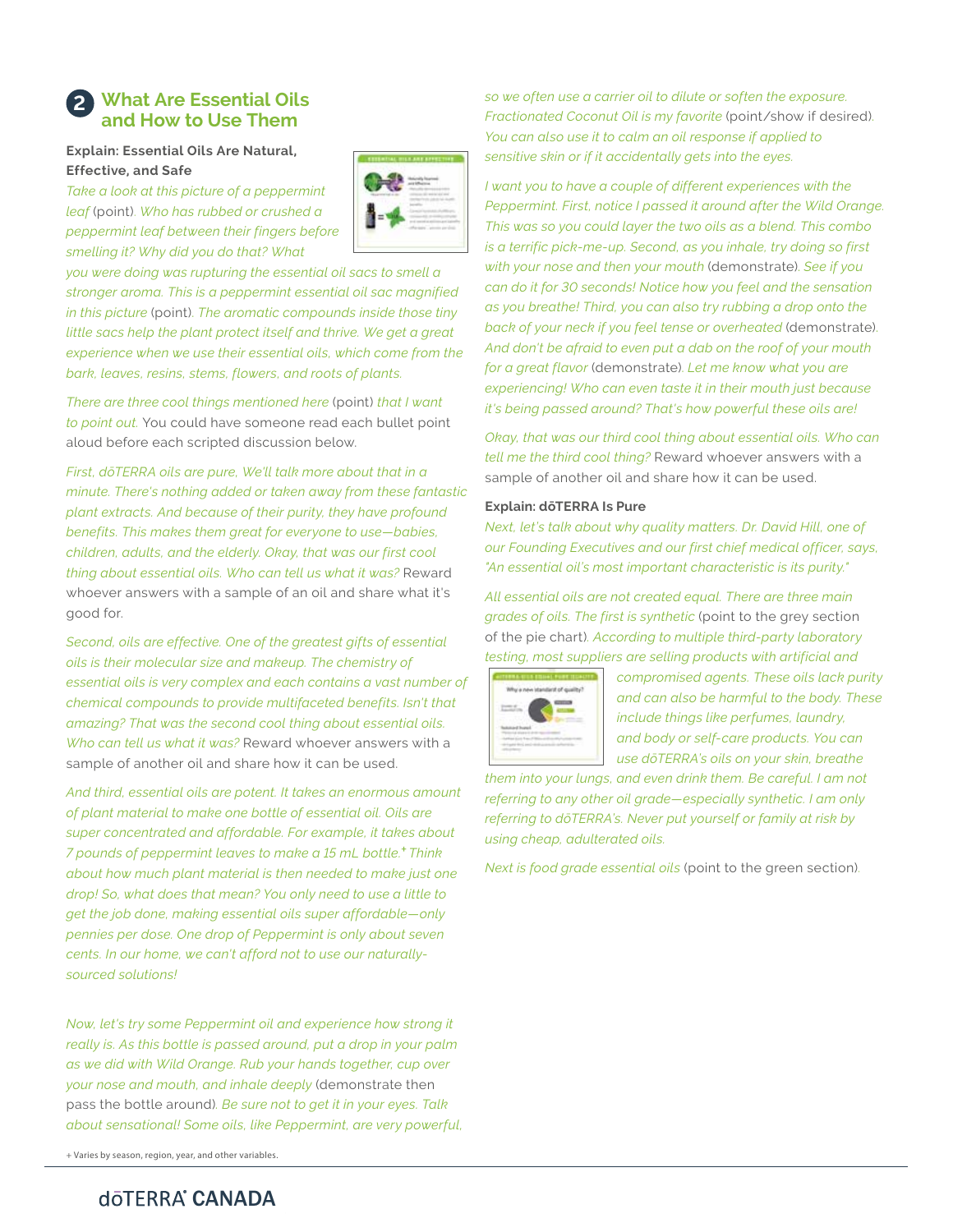

*Consumers are often confused into thinking there is another level of essential oil quality available in the marketplace. Products mainly employed for massage, aroma, or cosmetic use can actually contain fillers, synthetics, and other contaminants. When it comes to your wellness, purity truly matters. What goes on you or around you, goes in you.* 

*The dōTERRA Founding Executives saw a huge gap in the marketplace for pure oils. For this reason, dōTERRA made it their mission to pursue what's pure and produce great and effective essential oils. They set a new and unprecedented standard called CPTG Certified Pure Tested Grade®* (point to yellow section of the pie chart)*. Every batch must pass stringent inhouse and third-party testing to guarantee that no foreign contaminants or fillers exist, a standard that exceeds organic labeling requirements. dōTERRA ensures that many of their oils can be used for internal use. On every bottle of dōTERRA oil approved as a food, you will see needed information under the "Directions" section on the label.* 

*Here's the thing, purity impacts potency. Potency relates to how effective an oil is. Where the plant grows, how it's harvested, and how it is distilled impacts its chemistry and consistency. When you use an oil, you want it to work the same way every single time. The better the quality, the better oils work with and for your body.* 

*In summary, know this, any use of an oil is systemic. Whether synthetic or pure, oils get in you. This is the great gift of pure oils and the reason to avoid synthetics. I am here to teach you how to use only pure oils; otherwise, the things we will talk about next won't apply.* 

*and internal* (point to each as you mention them)*. You have already experienced at least one of these methods as we passed the oils around. With each, I'll give you the top one or two reasons for that method.* 

*With aromatic use* (point to handout), *the two main reasons for this method are to clear the air, whether in you or around you, and create a certain atmosphere. Through a process called olfaction, which is a fancy way to say smell, oil molecules pass right into the limbic system in as little as 30 seconds. You had a chance to experience these fast-acting benefits moments ago when you tried Wild Orange and Peppermint. Some of my favorite ways to create an aromatic experience are to breathe an oil straight from the bottle, inhale from my palms, spray into the air, wear as a perfume, or use in a diffuser.* 

Point to your diffuser running during the class and share what you are diffusing and why. You could also invite someone to share a quick story about diffusing oils. Reward the one who shared with an oil sample; share how it can be used.

*The second way to use oils is topical. This means applying oils directly on the skin. For example, using Deep Blue®* (pass around Deep Blue® and invite to apply to an area of need) *on tired areas for a soothing sensation. I also like to use oils on the bottoms of the feet. When it comes to the little ones or those with sensitive skin or health issues, as mentioned before, dilute the oils with Fractionated Coconut Oil* (show bottle)*.* 

## **Explain: How to Use dōTERRA Essential Oils**

*There are three main ways to use essential oils: aromatic, topical,*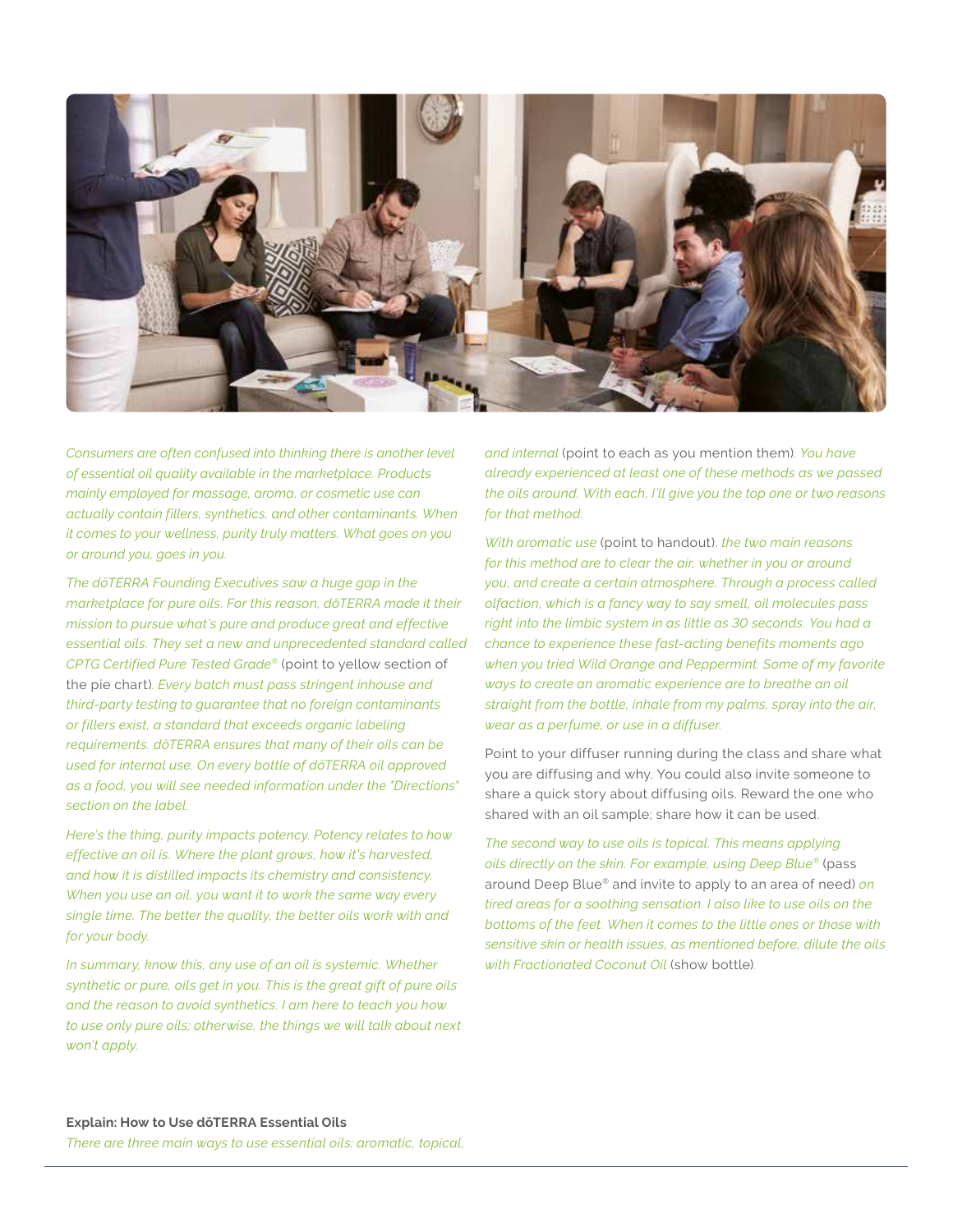*This doesn't change the effectiveness; it just intentionally slows the absorption.* Ask the audience and let them answer: *What do you think would be some of the best places or ways to use oils topically?* If it serves, invite someone to share a quick story about topical use. Reward the person who answered with a sample; share how it can be used.

*The third way to use oils is internal. We already talked about the importance of purity, especially for internal use. This is virtually unheard of outside of dōTERRA. The CPTG*® *quality standard is entirely safe to ingest when a dōTERRA oil is labeled for internal use. . This is unlike virtually any other brand. What I am about to share does not mean someone should ever ingest grocery store oils! With dōTERRA, you can put them in water and drink them, or or add them to dishes or desserts as a food flavoring.* 

#### **Identify Wellness Priorities 3**

**Explain and Invite: What Are Your Top Wellness Priorities?**

*Now is my favorite part of the class. You get to write down your top wellness priorities so you can discover their essential oil solutions. Earlier, I talked about how all you needed to take control of your wellness was a book and a box. Learning how to use these two things was such an important part of my journey.*  Fill in your own example: *I remember one day, my daughter came in crying due to a little mishap on her bike. I grabbed my reference guide, saw that Tea Tree and Frankincense were the perfect answers, and applied them. Next thing I knew, she was back outside and playing happily.* 

*Go ahead and write down your top three wellness priorities here on the top of page 3* (point to the top of page)*. Think about what you want to experience less of in your life, like low energy, poor quality sleep, or mental sluggishness. Or what you want more of: energy, uplifting environments during the day, or better digestion. To get you thinking, it seems most everyone needs extra immune support, soothing relief, and stress management. Jot down some things that we can talk about today.*

*Next, before we start matching solutions to your list, let's set you up to find them. Look at the cabinet page* (point)*. Notice the shelves are organized by topics. The bottom shelf represents the choice to create daily habits—because the little choices we make each day make all the difference in creating an overall sense of well-being. The middle shelf invites us to be refreshed more often with regular self-care. And the top shelf helps us have solutions on hand to be prepared for anything.*

| <b>1. WHAT ARE YOUR TOP HEALTH PRIORITIES!</b> |                      |
|------------------------------------------------|----------------------|
| ant to feet lett:                              | I want to feel more! |
|                                                |                      |
|                                                |                      |
|                                                |                      |



*Think back to our triangles on the first page. Imagine they fit across this page. Imagine or even draw the first one, where the top is wider and focused on management. Well, that is your top shelf where you have solutions of intervention. For example, say you were out in the sun a few too many hours and now need some Lavender. Well, there it is* (point)*! Or* 

*you sat at your desk all day, and Wintergreen is the perfect way to help Maybe after a long trip you need an energizing aroma with the On Guard® oil. There you go* (point)*. Or the neighbor mows their lawn, and Easy Air® helps provide a calming aroma. Stuff happens, and being prepared to handle it is a crucial choice.* 

*Now think of the other triangle, wider on the bottom, with a focus on intentional habits that meet the root needs of the body. By engaging in good practices, we see better results day in and day out. No matter what you put on your list of priorities, daily habits will likely be one of the most important answers.* Share your own example: *My daughter is a great example. She used ZenGest® multiple times a day* (point)*. Then she discovered ZenGest® Softgels* (point)*. By making it a habit to take it with meals, ZenGest® for her is now only for occasional use.*

*Okay, the middle shelf is what I like to call the swing shelf. Whether you choose to use Deep Blue®* (point) *before and after every workout or wait you have a specific need, the choice is yours. Wait until nighttime is a challenge and then start diffusing dōTERRA Serenity®* (point)*? Or make it a habit every night. Oh! And know this! dōTERRA has the best On Guard® Mist and foaming hand wash* (point)*. These have become a staple for everyone.* 

*The cabinet is inviting you to ask yourself, "Do I regularly use bottom shelf habits because I am committed to a quality of life? Or do I tend to wait and find myself trying to put out fires with top-shelf reaches, wishing persistent situations would just go away?" The bottom shelf is how we earn our health. The top shelf is how we address what is happening in the moment. And the middle shelf goes both ways!*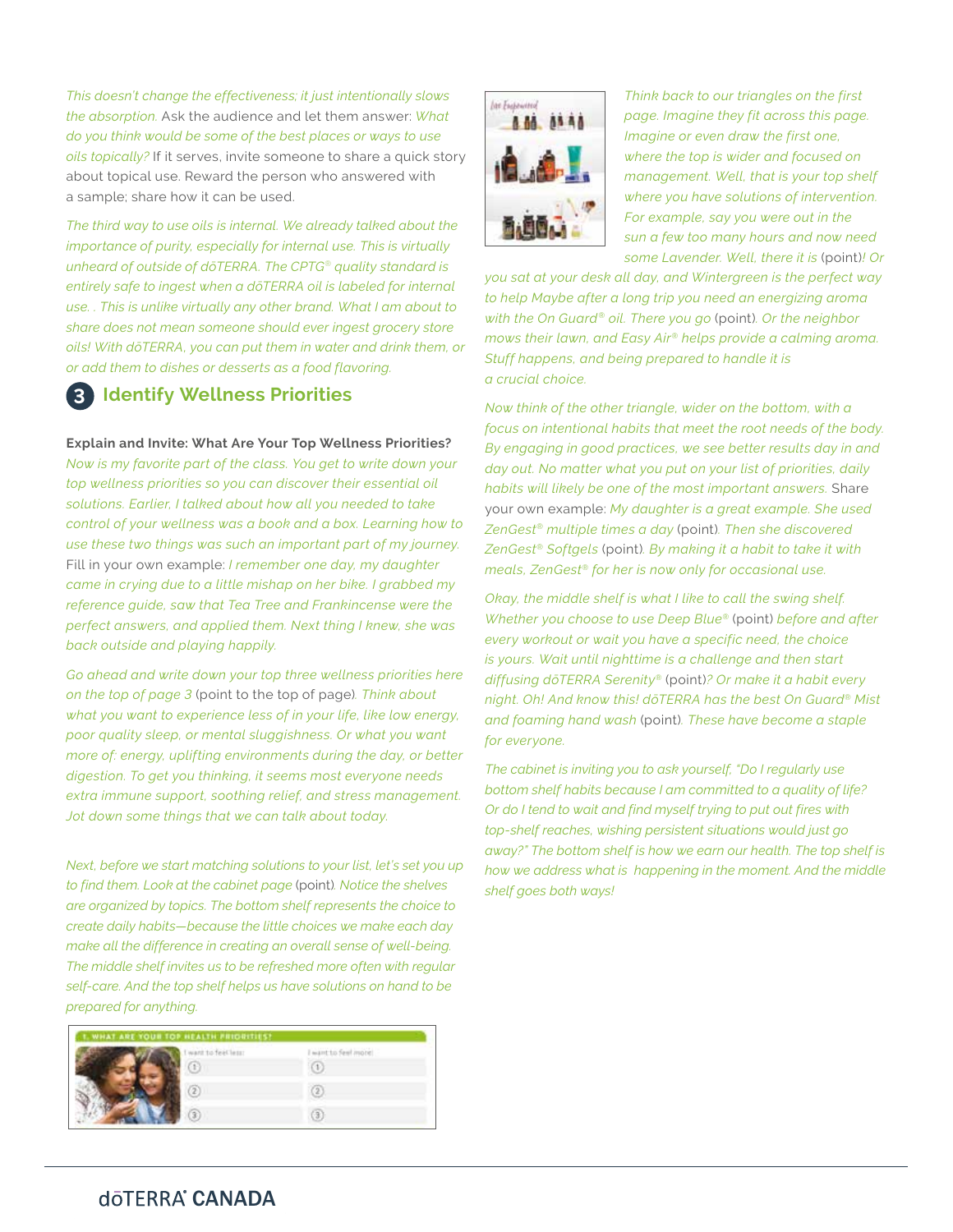# **Discover Solutions**

- Invite attendees to share a few priorities.
- Show how solutions can easily be found using their new understanding of what each shelf represents.
- Demonstrate how to use a reference guide by looking up one of the priorities someone shared. Also show them how to look up oils they're curious about and how to find protocols.
- During this portion of class, pass around essential oils as they are suggested as potential solutions while you or others briefly share a success story.



In every class, find the right time to bring up the dōTERRA Lifelong Vitality® Convenience Pack (e.g., when someone asks about how to promote overall wellness) and highlight the targeted benefits of each supplement within the Convenience Pack, packaged together for easy accessibly. Share how these products are foundational when seeking most any kind of solution. As priorities are shared, listen for one where dōTERRA Lifelong Vitality Convenience Pack would be a great answer. Invite a testimonial from a current user when possible. Share how it's dōTERRA's top selling product with a 30-day money back guarantee. Highlight the value of positively impacting by providing a full spectrum of vital building blocks to promote energy, wellness and vitality.

Microplex VMz™ (NPN 80075879), Alpha CRS+® (NPN 80082975), xEO Mega® (NPN 80074456)

| <br>--<br><br>.<br> | -<br>$-11$<br>٠<br>. .<br>$\frac{1}{2} \left( \frac{1}{2} \right) \left( \frac{1}{2} \right) \left( \frac{1}{2} \right) \left( \frac{1}{2} \right) \left( \frac{1}{2} \right) \left( \frac{1}{2} \right) \left( \frac{1}{2} \right) \left( \frac{1}{2} \right) \left( \frac{1}{2} \right) \left( \frac{1}{2} \right) \left( \frac{1}{2} \right) \left( \frac{1}{2} \right) \left( \frac{1}{2} \right) \left( \frac{1}{2} \right) \left( \frac{1}{2} \right) \left( \frac{1}{2} \right) \left( \frac$<br>___<br>-<br>---<br>__<br>-<br>_ |
|---------------------|-----------------------------------------------------------------------------------------------------------------------------------------------------------------------------------------------------------------------------------------------------------------------------------------------------------------------------------------------------------------------------------------------------------------------------------------------------------------------------------------------------------------------------------------|
| -                   |                                                                                                                                                                                                                                                                                                                                                                                                                                                                                                                                         |

*Now, let's look back at page 3 where you wrote down your wellness priorities. Who would like to go first and share so we can help you solve as a group? . . .* Choose a volunteer. *Great! Thank you! What is one of your priorities? . . . Okay, so you want to work on \_\_\_\_\_\_\_\_\_\_\_. Perfect. Okay everyone, let's give her some suggestions.* 

*As you look over the cabinet, what solutions do you see that could work for her need? . . . Yes! That is a great idea! And here's why. \_\_\_\_\_\_\_\_\_\_\_\_\_\_\_\_\_\_. Okay, anyone else have a suggestion? Yes, go ahead and share . . . I love that idea!* Share a brief example of how each possibility helped you or someone else you know or allow a testimonial to be shared. This process can be repeated over and over again for about 10–15 minutes. **4** What makes this segment of your class the most powerful for your attendees is three things:

- **• Solutions finding.** They see how easy it is to find solutions. One, using the lifestyle framework of the cabinet shelves. Two, using the oil suggestions and bullets listed in the middle of page 3. Three, they get to hear ideas from their classmates. The minute anyone other than the presenter is coming up with suggestions is when each person thinks to themselves "I want to try that!"
- **• Social proof.** Testimonials are a powerful way for attendees to benefit from the experiences of those who use oils already or have tried a sample and share that the oils work!
- **• Reference guide.** Showing how to look up a wellness priority or an oil someone is curious about in a reference guide is a very important part of your class for two reasons. One, they'll be doing this after class to help them choose a collection and place their first order. Two, it shows them how easy it is to find solutions on their own in the future.

The most important thing for your attendees to now know is that essential oils provide powerful solutions for themselves and their family. The next step is to help them understand the three ways people get started. *Now that we have had the opportunity to identify some top solutions for your priorities, let's talk about how to get you started.*

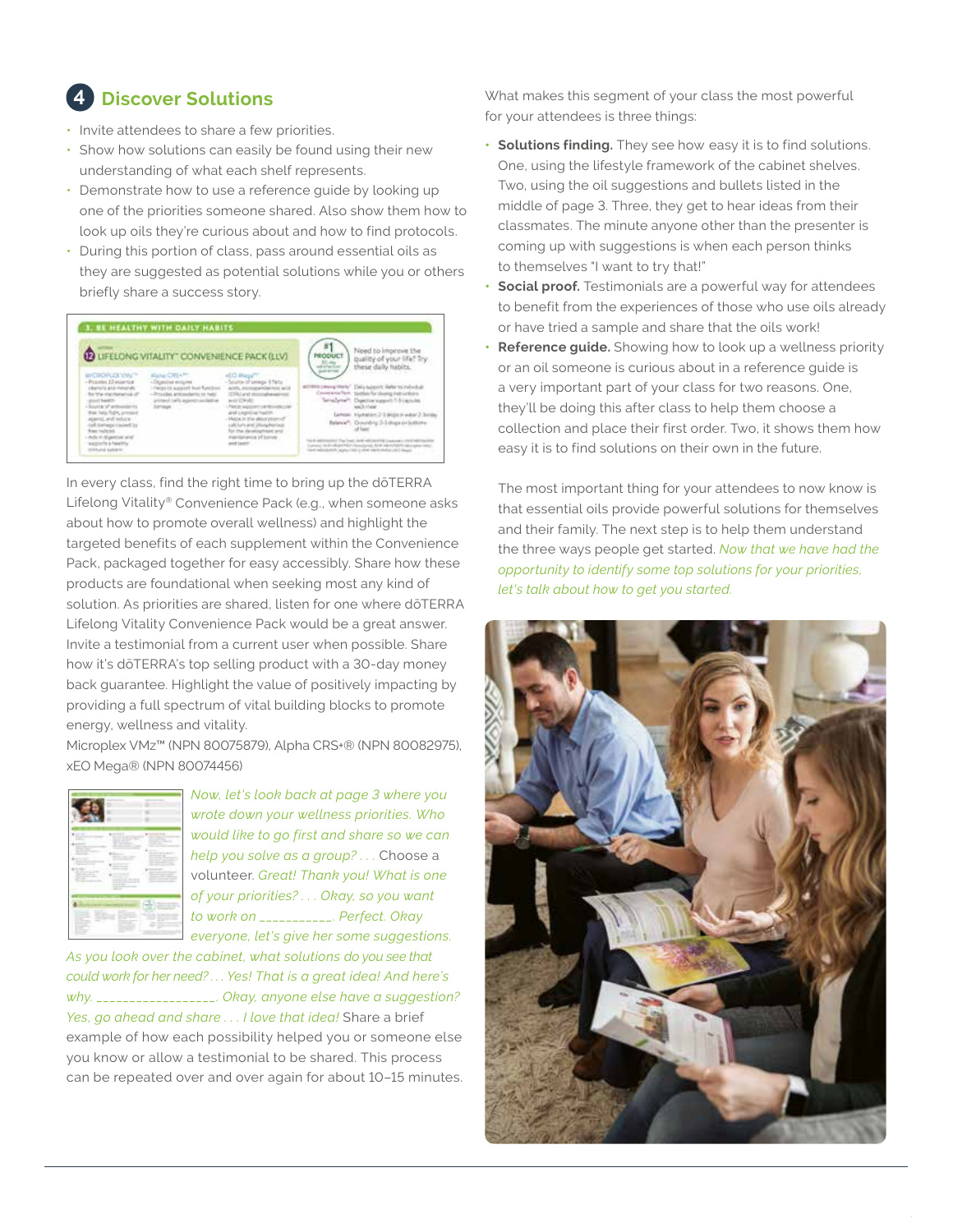## **Invite to Change Lives 5**

- Identify the three types of people: customers, sharers, and builders.
- Share dōTERRA's mission to change the world (Cō-Impact Sourcing®, dōTERRA Healing Hands Foundation Canada®



Use these column scripts during the presentation and<br>point to each section as you go along.

*We've found there are three types of people we serve.*

**Sharer**

**Builde** 

*The first type of person is excited to live a holistic lifestyle. When they learn about the power of essential oils, they can't wait to share the products with their family. dōTERRA supports this type of person by providing free essential oil education and a generous customer loyalty reward program.*

*The second type of person is sitting here, thinking, "Oh, my mother needs these oils!" Or, "I want my friend to learn about this." These people naturally want to share what they love. dōTERRA supports this type of person by rewarding those who share the products. As these people share over time, they can earn enough to pay for the oils they purchase each month. There are millions of people all over the world who are currently receiving essential oils this way from dōTERRA.*

*The third type of person has been listening to me and thinking, "That's what I want to do! I want to change people's lives by educating them about the power of essential oils." dōTERRA rewards this type of person through an incredibly generous compensation plan. As these people educate others about the power of essential oils, they can earn enough to supplement their income and experience more control over their time and finances.*

*If you are the second or the third type of person, please come talk to me/us after the class and I/we can help you get started.* OR *If you are the second or third type of person, stay after the refreshments for a brief introduction on the joys of sharing and earning with dōTERRA.*

## **3 Types of People—Who Will They Share With?**

Use the following scripts to help prospects choose their path for enrollment and to guide you in placing them in your organization, based on who they want to share with.



Use these scripts after the presentation when helping each person one-on-one.

### **Whose Lives Do You Want to Change? Support Their Choice Recommended Enrollment Live** □ Invite them to change their own lives. Wholesale Customer □ Give a *Live* guide to every enrollee Collection of their choice for their upcoming Wellness Consult. *Let's find the collection that's*  Everyone is a customer! *best for you and yours.* **1** Schedule a Wellness Consult within a few days of receiving their collection. **Share** Wellness Advocate **1** Invite them to change others' lives Healthy Essentials or Healthy by hosting a class. Habits Collection *Let's find the collection that's*  Give a *Share* guide to those who *best for you and yours and also*  booked to host a class. *allows you to share with those*   $\Box$  Schedule an Intro to Share within a *you love and make a difference*  few days. *in their lives.* **Build** Wellness Advocate Nature's Solutions Collection  $\Box$  Invite them to change their future and make a difference. *I recommend investing in a Nature's Solutions Collection. It's important*  Give a **Build** guide to those *to experience a number of different*  interested in the business. *dōTERRA products as well as have extra to share samples. Then others*  □ Schedule an Intro to Build *will want to do what you did.*  within a few days.

*One more very special thing for everyone to know about dōTERRA is every time you purchase your oils, you are also changing and blessing lives around the globe. Through dōTERRA Cō-Impact Sourcing and dōTERRA Healing Hands Foundation Canada initiatives, dōTERRA partners with a vast network of growers and their families, making a huge difference in their lives and opportunities.*

# dōTERRA<sup>®</sup> CANADA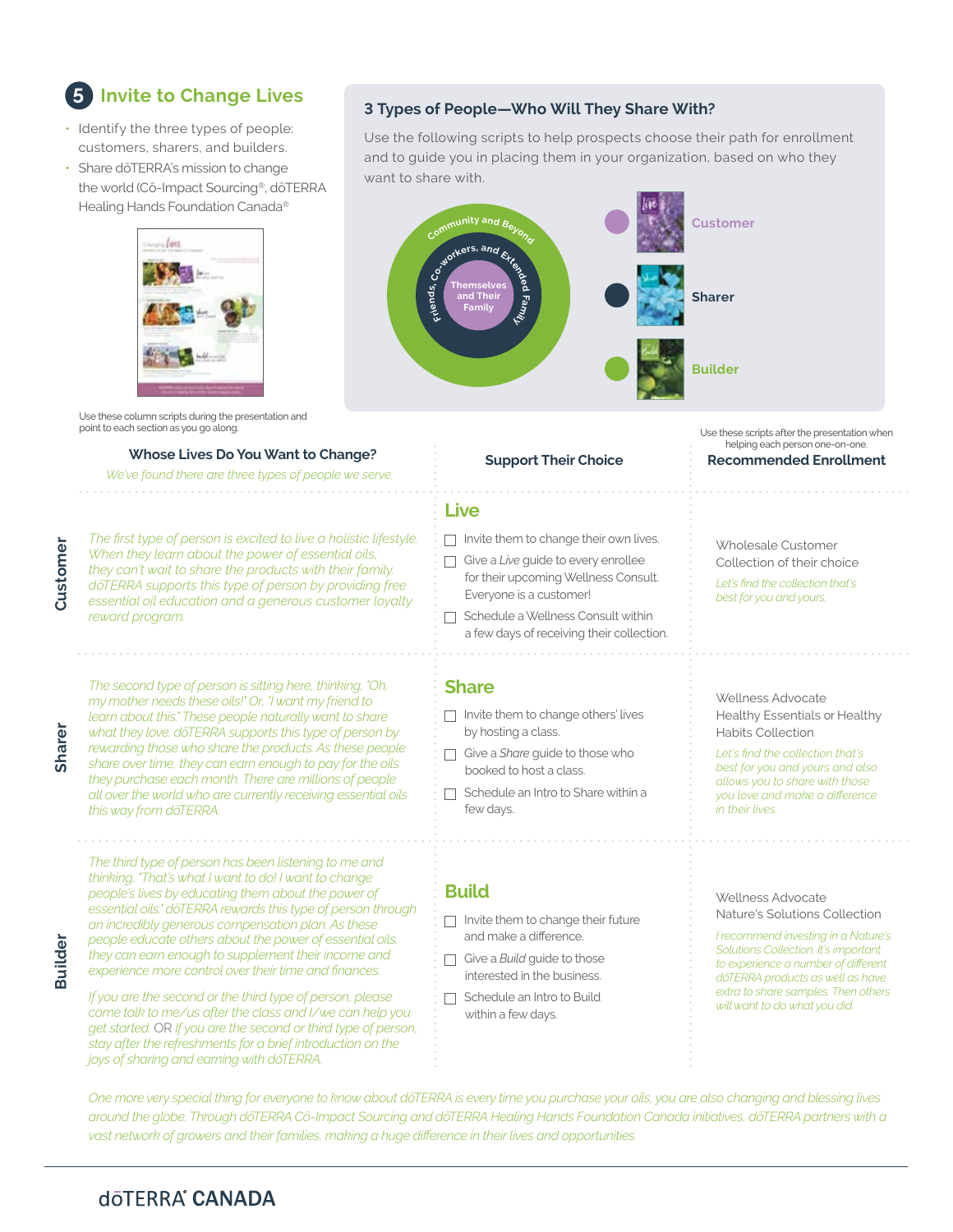# **Enroll Successfully**

The only way to truly change lives and change your future is by getting doTERRA essential oils into the homes of your prospects. Assume they have come to your presentation because they are drawn to what you have to offer. If you have prepared them prior to coming, they are more likely to buy. Confidently invite attendees to take the next step: take control of their own wellness by enrolling with a collection. There are three ways to purchase dōTERRA essential oils. Guide each on choosing the best option for them.



# **3 Ways to Buy 6**

Teach that there are three ways to buy: retail, wholesale, or below wholesale. *Now that you understand your options for getting started, let's talk more about how to get these amazing solutions into your home.*

## **Retail**

the most expensive way to buy and is more typical in a retail setting. It is a great option for someone making a one-time purchase.

# **Wholesale**

# **Below Wholesale**

The third—and the only way I buy my oils—is below wholesale. This is the smartest way to purchase your oils. Let me explain.

# **Collection Options**

Share a few details regarding collection options and invite to enroll. *After learning about the power of essential oils and their positive impact, you might be thinking, "Wow, this is even better than I imagined!" dōTERRA truly wants to support you in living a holistic lifestyle with essential oils for both daily wellness and having some on hand to easily care for needs when they arise. That means you're going to need more than just one bottle.* 

*Knowing that, dōTERRA creates collection that are cheaper than buying the oils individually. They've put together some wonderfully well-thought-out combinations, and then further discount those products, making your wholesale membership completely free when you buy a prepackaged collection. This gets you started buying below wholesale right away, so you save even more. If you add up the cost of all the products in any collection, the collection will always be less expensive. And, again, your membership then becomes free. Let's take a look at the collections* (give out the *Wholesale Customer Order Form*)*.* 

Briefly introduce the collections, or collections most appropriate for your class. The following scripts model what to say and how to compare collections to help with decision-making. *Here are the most popular collections to get you started. Let me tell you a few things about them* (point to a collection while highlighting its benefits)*.*

*Nature's Solutions Collection is my favorite. It is a true lifestyle collection with everything you saw in the cabinet* (point to page 2 of the class handout)*. Just like we talked about, it covers preparedness with the most important oils, self-care with a great diffuser and the On Guard® products, and daily habits with amazing digestive enzymes (NPN 80077027 TerraZyme®) and the dōTERRA Lifelong Vitality® Convenience Pack supplements. This collection saves you over \$253.75 off the wholesale price, so it's by far the most cost-effective way to get started.*

- *• The Healthy Habits collection is like a mini lifestyle collection. It includes the dōTERRA Lifelong VitalityConvenience Pack, digestive supplements, and all the oils used as part of a daily routine and it's \$250.*
- *• The Family Care Collection comes with 10 of the top oils, many of which we talked about, and a lovely diffuser, all for only \$390*
- *• The Healthy Start Collection is more of a sample or travel size with 85 drops per bottle of the top 10 oils for \$195 Notice the Family Care Collection has the same oils, but with 250 drops per bottle– triple the amount of oil for less than twice the price.*
- *• The Aroma Essentials Collection is designed to give you lots of options to use with this beautiful diffuser as well as for personal and household wellness. You have great options. We are here to help you choose the collection that's best for you and your family.*